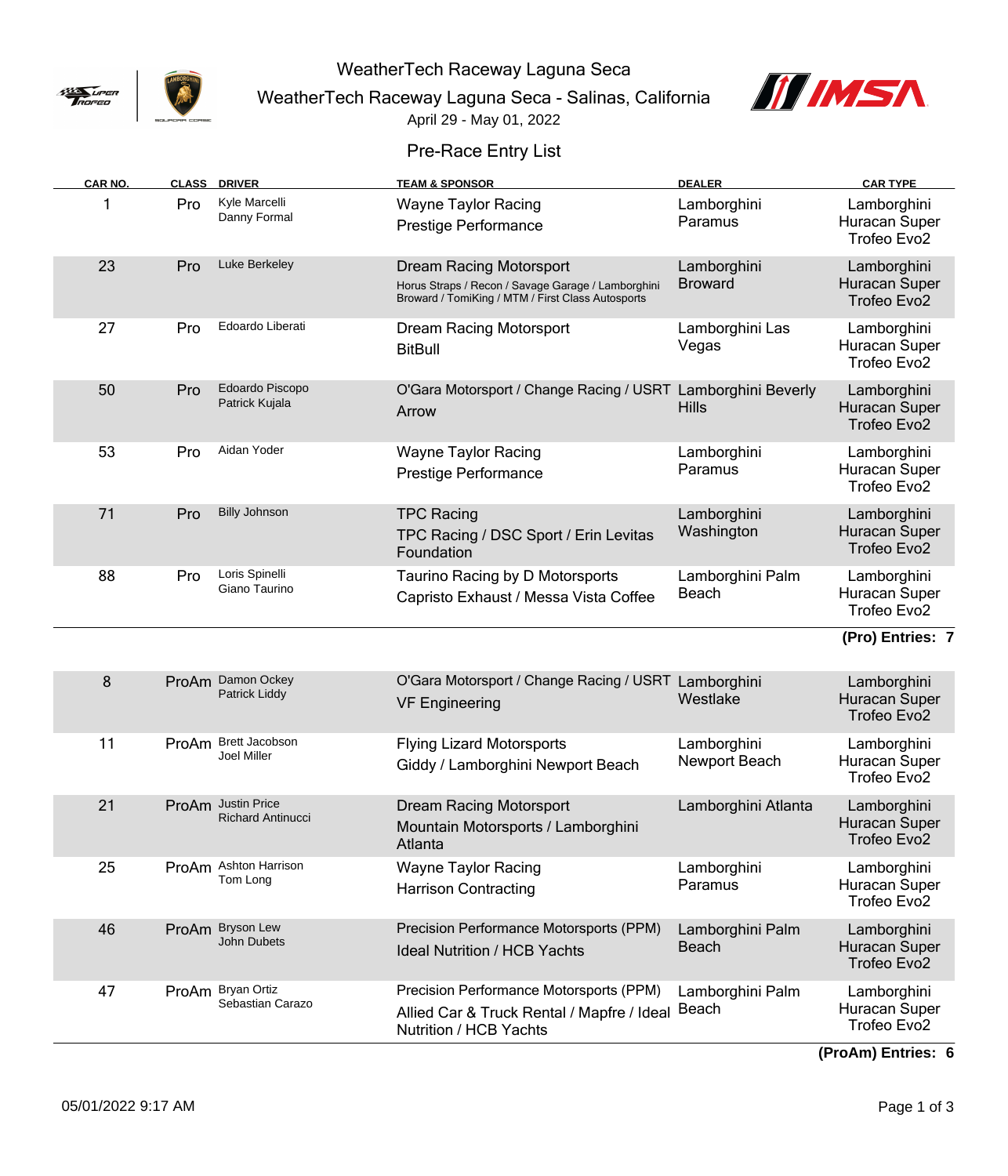| <b>CAR NO.</b> |    | <b>CLASS DRIVER</b>                              | <b>TEAM &amp; SPONSOR</b>                                                                                                                                                                      | <b>DEALER</b>                | <b>CAR TYPE</b>                                         |
|----------------|----|--------------------------------------------------|------------------------------------------------------------------------------------------------------------------------------------------------------------------------------------------------|------------------------------|---------------------------------------------------------|
| 3              | Am | Randy Sellari                                    | <b>Wayne Taylor Racing</b><br><b>JG Wentworth</b>                                                                                                                                              | Lamborghini<br>Paramus       | Lamborghini<br>Huracan Super<br>Trofeo Evo2             |
| 4              | Am | Michael Mennella<br><b>Bart Collins</b>          | <b>MCR</b> racing                                                                                                                                                                              | Lamborghini Miami            | Lamborghini<br>Huracan Super<br>Trofeo Evo2             |
| $\overline{7}$ | Am | <b>Wyatt Schwab</b><br><b>Nick Parmelee</b>      | Forty7 Motorsports<br>Lamborghini of Philadelphia                                                                                                                                              | Lamborghini<br>Greenwich     | Lamborghini<br>Huracan Super<br>Trofeo Evo2             |
| 9              | Am | <b>Wesley Slimp</b><br>Tyler Hoffman             | <b>TPC Racing</b><br><b>HNTB Companies</b>                                                                                                                                                     | Lamborghini<br>Washington    | Lamborghini<br>Huracan Super<br>Trofeo Evo2             |
| 17             | Am | Cam Aliabadi                                     | <b>Dream Racing Motorsport</b><br>Lamborghini Walnut Creek / The Luxury Collection Walnut<br>Creek / Addictive Coffee Roasters / AUX Auto Wraps /<br>Destroy vs Beauty / CTI, LLC/N3RDBOY, LLC | Lamborghini Walnut<br>Creek  | Lamborghini<br>Huracan Super<br>Trofeo Evo2             |
| 19             | Am | Shehan Chandrasoma                               | <b>MCR</b> racing<br><b>LEVIATE AIR GROUP</b>                                                                                                                                                  | Lamborghini Austin           | Lamborghini<br>Huracan Super<br>Trofeo Evo <sub>2</sub> |
| 33             | Am | John Hennessy                                    | O'Gara Motorsport / Change Racing / USRT Lamborghini San<br>Arrow                                                                                                                              | Diego                        | Lamborghini<br>Huracan Super<br>Trofeo Evo2             |
| 38             | Am | Scott Schmidt<br><b>Trevor Andrusko</b>          | <b>TPC Racing</b><br>TPC Racing / DSC Sport / Erin Levitas<br>Foundation                                                                                                                       | Lamborghini<br>Washington    | Lamborghini<br>Huracan Super<br>Trofeo Evo2             |
| 42             | Am | Jeff Courtney                                    | <b>NTE Sport</b>                                                                                                                                                                               | Lamborghini Dallas           | Lamborghini<br><b>Huracan Super</b><br>Trofeo Evo2      |
| 45             | Am | <b>Martin Fuentes Telich</b><br>Caesar Bacarella | TR3 Racing                                                                                                                                                                                     | Lamborghini Miami            | Lamborghini<br>Huracan Super<br>Trofeo Evo2             |
| 48             | Am | David Staab<br>Nikko Reger                       | Precision Performance Motorsports (PPM)<br>Haynes & Boone / Flip Lok / Ideal<br><b>Nutrition</b>                                                                                               | Lamborghini Palm<br>Beach    | Lamborghini<br>Huracan Super<br>Trofeo Evo2             |
| 51             | Am | Claude Senhoreti                                 | MCR racing<br>Play Trades / MCR racing / Lamborghini<br>Palm Beach                                                                                                                             | Lamborghini Palm<br>Beach    | Lamborghini<br>Huracan Super<br>Trofeo Evo <sub>2</sub> |
| 64             | Am | <b>Tom Tait</b>                                  | <b>Flying Lizard Motorsports</b><br>Emerald Center / Chandler Pavilions /<br>Lamborghini Newport Beach                                                                                         | Lamborghini<br>Newport Beach | Lamborghini<br>Huracan Super<br>Trofeo Evo2             |
|                |    |                                                  |                                                                                                                                                                                                |                              | (Am) Entries: 13                                        |
| $\overline{c}$ |    | LBCup Alan Grossberg                             | <b>Dream Racing Motorsport</b><br>Dream Racing Motorsport                                                                                                                                      | Lamborghini Las<br>Vegas     | Lamborghini<br>Huracan Super<br>Trofeo Evo2             |
| 13             |    | LBCup Ofir Levy<br>Jon Hirshberg                 | O'Gara Motorsport / Change Racing / USRT Lamborghini Rancho<br>MexiWood / Dakine                                                                                                               | Mirage                       | Lamborghini<br>Huracan Super<br>Trofeo Evo2             |